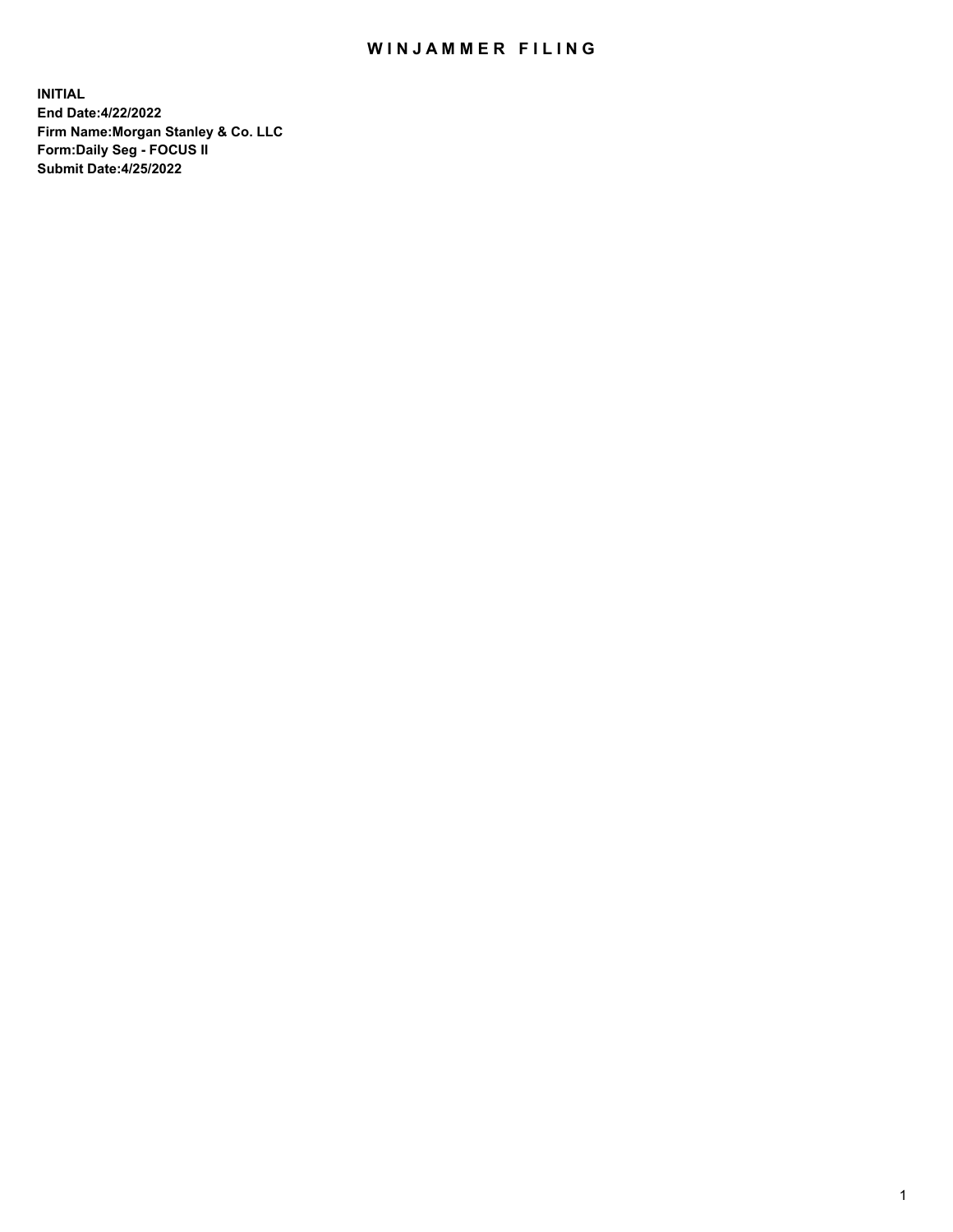**INITIAL End Date:4/22/2022 Firm Name:Morgan Stanley & Co. LLC Form:Daily Seg - FOCUS II Submit Date:4/25/2022 Daily Segregation - Cover Page**

| Name of Company                                                                                                                                                                                                                                                                                                                | Morgan Stanley & Co. LLC                                |
|--------------------------------------------------------------------------------------------------------------------------------------------------------------------------------------------------------------------------------------------------------------------------------------------------------------------------------|---------------------------------------------------------|
| <b>Contact Name</b>                                                                                                                                                                                                                                                                                                            | <b>Ikram Shah</b>                                       |
| <b>Contact Phone Number</b>                                                                                                                                                                                                                                                                                                    | 212-276-0963                                            |
| <b>Contact Email Address</b>                                                                                                                                                                                                                                                                                                   | Ikram.shah@morganstanley.com                            |
| FCM's Customer Segregated Funds Residual Interest Target (choose one):<br>a. Minimum dollar amount: ; or<br>b. Minimum percentage of customer segregated funds required:% ; or<br>c. Dollar amount range between: and; or<br>d. Percentage range of customer segregated funds required between:% and%.                         | 235,000,000<br><u>0</u><br><u>00</u><br><u>00</u>       |
| FCM's Customer Secured Amount Funds Residual Interest Target (choose one):<br>a. Minimum dollar amount: ; or<br>b. Minimum percentage of customer secured funds required:%; or<br>c. Dollar amount range between: and; or<br>d. Percentage range of customer secured funds required between:% and%.                            | 140,000,000<br><u>0</u><br><u>0 0</u><br>0 <sub>0</sub> |
| FCM's Cleared Swaps Customer Collateral Residual Interest Target (choose one):<br>a. Minimum dollar amount: ; or<br>b. Minimum percentage of cleared swaps customer collateral required:% ; or<br>c. Dollar amount range between: and; or<br>d. Percentage range of cleared swaps customer collateral required between:% and%. | 92,000,000<br><u>0</u><br><u>00</u><br>00               |

Attach supporting documents CH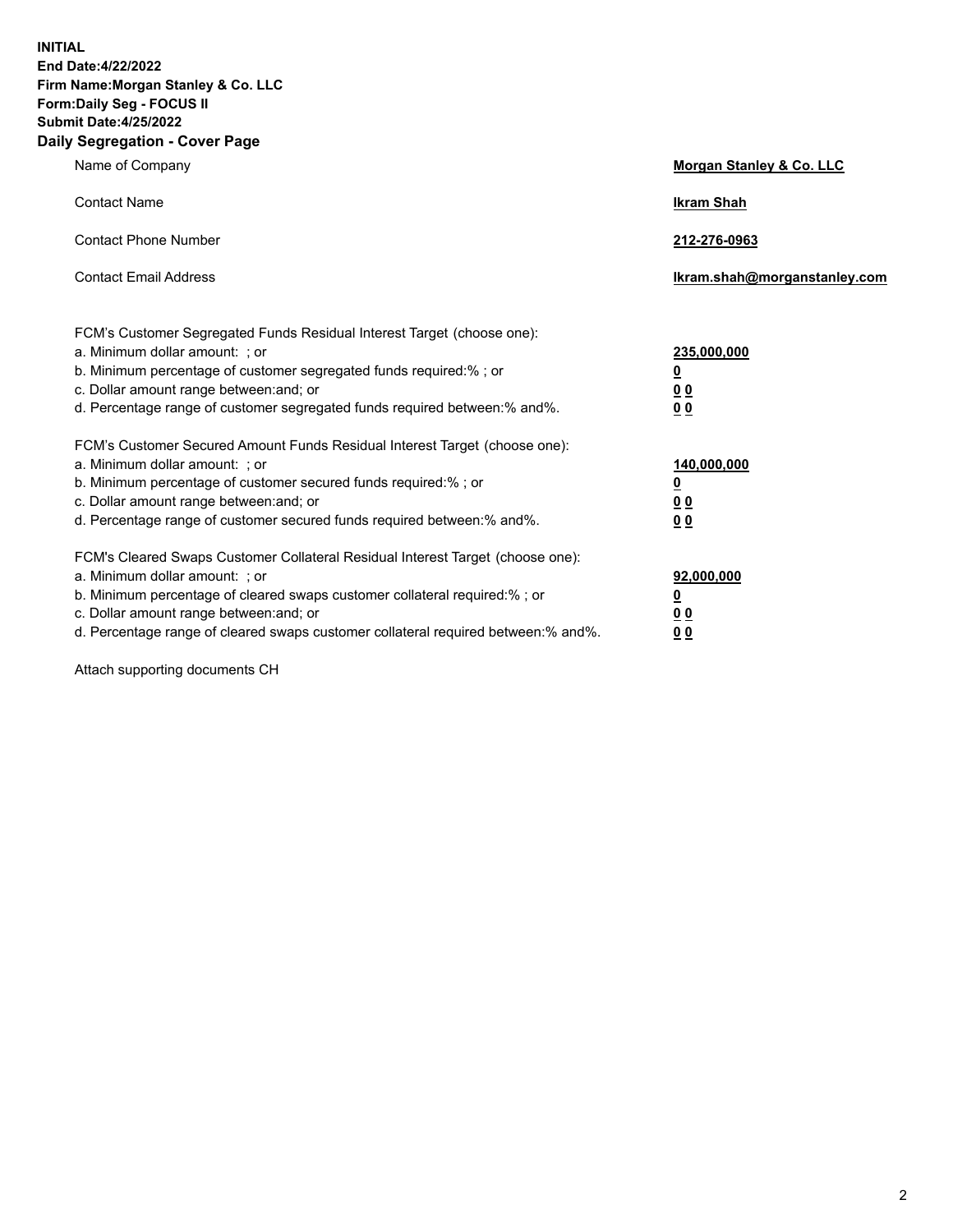## **INITIAL End Date:4/22/2022 Firm Name:Morgan Stanley & Co. LLC Form:Daily Seg - FOCUS II Submit Date:4/25/2022 Daily Segregation - Secured Amounts** Foreign Futures and Foreign Options Secured Amounts Amount required to be set aside pursuant to law, rule or regulation of a foreign government or a rule of a self-regulatory organization authorized thereunder **0** [7305] 1. Net ledger balance - Foreign Futures and Foreign Option Trading - All Customers A. Cash **4,418,550,055** [7315] B. Securities (at market) **2,386,966,421** [7317] 2. Net unrealized profit (loss) in open futures contracts traded on a foreign board of trade **2,309,331,033** [7325] 3. Exchange traded options a. Market value of open option contracts purchased on a foreign board of trade **42,951,935** [7335] b. Market value of open contracts granted (sold) on a foreign board of trade **-26,796,962** [7337] 4. Net equity (deficit) (add lines 1. 2. and 3.) **9,131,002,482** [7345] 5. Account liquidating to a deficit and account with a debit balances - gross amount **69,474,702** [7351] Less: amount offset by customer owned securities **-66,877,786** [7352] **2,596,916** [7354] 6. Amount required to be set aside as the secured amount - Net Liquidating Equity Method (add lines 4 and 5) **9,133,599,398** [7355] 7. Greater of amount required to be set aside pursuant to foreign jurisdiction (above) or line 6. **9,133,599,398** [7360] FUNDS DEPOSITED IN SEPARATE REGULATION 30.7 ACCOUNTS 1. Cash in banks A. Banks located in the United States **174,129,168** [7500] B. Other banks qualified under Regulation 30.7 **150,794,509** [7520] **324,923,677** [7530] 2. Securities A. In safekeeping with banks located in the United States **1,233,397,638** [7540] B. In safekeeping with other banks qualified under Regulation 30.7 **94,639,993** [7560] **1,328,037,631** [7570] 3. Equities with registered futures commission merchants A. Cash **30,282,031** [7580] B. Securities **0** [7590] C. Unrealized gain (loss) on open futures contracts **8,956,618** [7600] D. Value of long option contracts **0** [7610] E. Value of short option contracts **0** [7615] **39,238,649** [7620] 4. Amounts held by clearing organizations of foreign boards of trade A. Cash **0** [7640] B. Securities **0** [7650] C. Amount due to (from) clearing organization - daily variation **0** [7660] D. Value of long option contracts **0** [7670] E. Value of short option contracts **0** [7675] **0** [7680] 5. Amounts held by members of foreign boards of trade A. Cash **4,333,428,924** [7700] B. Securities **1,058,928,789** [7710] C. Unrealized gain (loss) on open futures contracts **2,300,374,415** [7720] D. Value of long option contracts **42,951,935** [7730] E. Value of short option contracts **-26,796,962** [7735] **7,708,887,101** [7740] 6. Amounts with other depositories designated by a foreign board of trade **0** [7760] 7. Segregated funds on hand **0** [7765] 8. Total funds in separate section 30.7 accounts **9,401,087,058** [7770] 9. Excess (deficiency) Set Aside for Secured Amount (subtract line 7 Secured Statement **267,487,660** [7380]

- Page 1 from Line 8) 10. Management Target Amount for Excess funds in separate section 30.7 accounts **140,000,000** [7780]
- 
- 11. Excess (deficiency) funds in separate 30.7 accounts over (under) Management Target **127,487,660** [7785]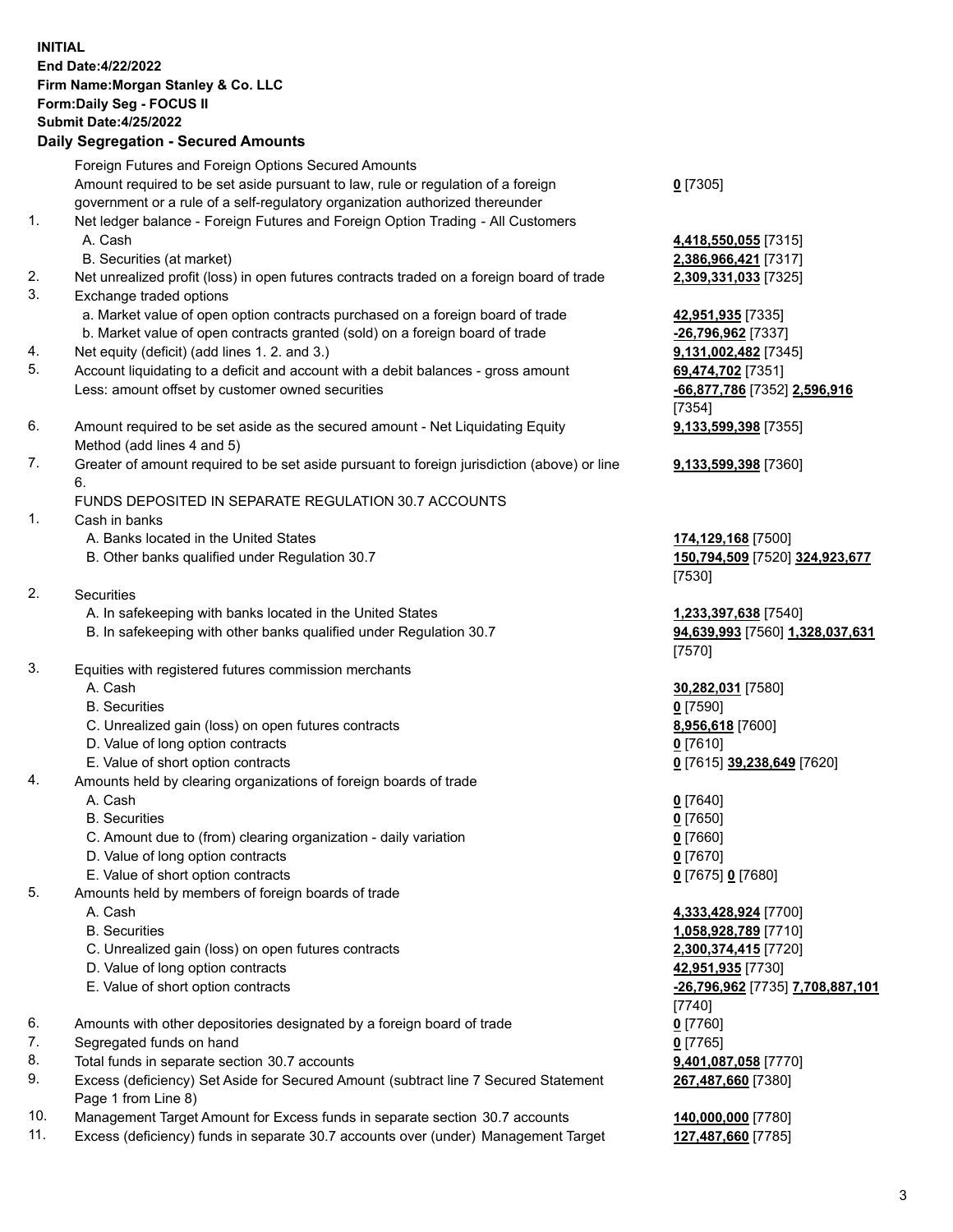**INITIAL End Date:4/22/2022 Firm Name:Morgan Stanley & Co. LLC Form:Daily Seg - FOCUS II Submit Date:4/25/2022 Daily Segregation - Segregation Statement** SEGREGATION REQUIREMENTS(Section 4d(2) of the CEAct) 1. Net ledger balance A. Cash **18,706,480,345** [7010] B. Securities (at market) **9,003,096,671** [7020] 2. Net unrealized profit (loss) in open futures contracts traded on a contract market **-2,219,564,555** [7030] 3. Exchange traded options A. Add market value of open option contracts purchased on a contract market **2,531,323,204** [7032] B. Deduct market value of open option contracts granted (sold) on a contract market **-1,895,839,021** [7033] 4. Net equity (deficit) (add lines 1, 2 and 3) **26,125,496,644** [7040] 5. Accounts liquidating to a deficit and accounts with debit balances - gross amount **1,358,791,714** [7045] Less: amount offset by customer securities **-1,353,369,153** [7047] **5,422,561** [7050] 6. Amount required to be segregated (add lines 4 and 5) **26,130,919,205** [7060] FUNDS IN SEGREGATED ACCOUNTS 7. Deposited in segregated funds bank accounts A. Cash **1,906,043,609** [7070] B. Securities representing investments of customers' funds (at market) **0** [7080] C. Securities held for particular customers or option customers in lieu of cash (at market) **3,593,300,901** [7090] 8. Margins on deposit with derivatives clearing organizations of contract markets A. Cash **15,537,533,169** [7100] B. Securities representing investments of customers' funds (at market) **0** [7110] C. Securities held for particular customers or option customers in lieu of cash (at market) **5,247,252,018** [7120] 9. Net settlement from (to) derivatives clearing organizations of contract markets **-585,975,658** [7130] 10. Exchange traded options A. Value of open long option contracts **2,531,323,204** [7132] B. Value of open short option contracts **-1,895,839,021** [7133] 11. Net equities with other FCMs A. Net liquidating equity **20,936,751** [7140] B. Securities representing investments of customers' funds (at market) **0** [7160] C. Securities held for particular customers or option customers in lieu of cash (at market) **0** [7170] 12. Segregated funds on hand **162,543,752** [7150] 13. Total amount in segregation (add lines 7 through 12) **26,517,118,725** [7180] 14. Excess (deficiency) funds in segregation (subtract line 6 from line 13) **386,199,520** [7190] 15. Management Target Amount for Excess funds in segregation **235,000,000** [7194] **151,199,520** [7198]

16. Excess (deficiency) funds in segregation over (under) Management Target Amount Excess